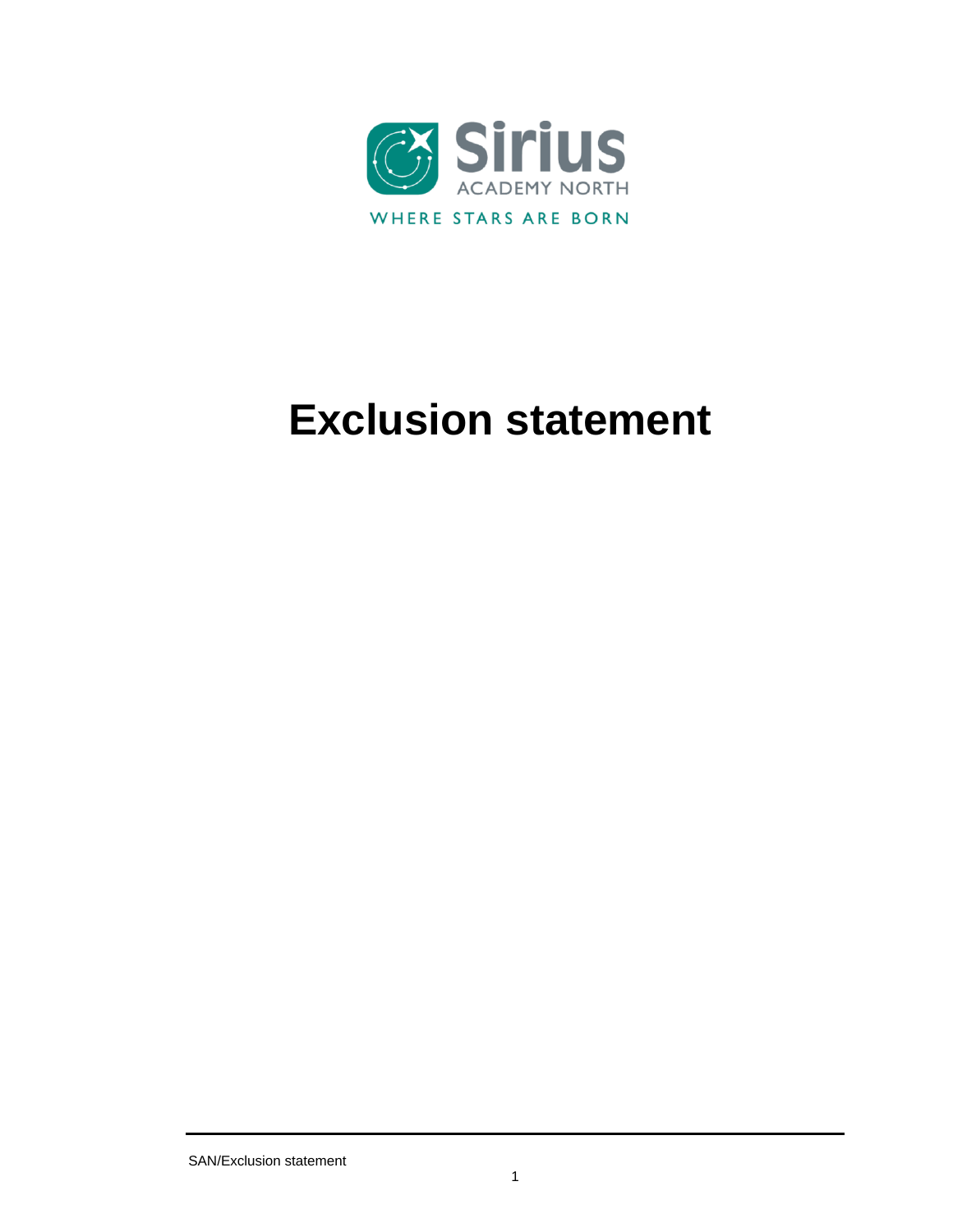## **1. Aims**

Our school aims to ensure that:

- The exclusions process is applied fairly and consistently
- The exclusions process is understood by governors, staff, parents and students
- Students in school are safe and happy
- Students do not become NEET (not in education, employment or training)

# **2. Other Policies**

This policy should be read in conjunction with the following:

- Behaviour policy
- Anti-Bullying Policy
- Single Equality Scheme Policy
- Restraint Policy
- Uniform Policy
- SEND Information
- Safeguarding and Child Protection Policy
- Acceptable Use Policy

# **3. Legislation and statutory guidance**

This policy is based on statutory guidance from the Department for Education: [Exclusion from maintained schools, academies and student](https://www.gov.uk/government/publications/school-exclusion) referral units (PRUs) [in England.](https://www.gov.uk/government/publications/school-exclusion)

This policy is also based on the following legislation, which outline schools' powers to exclude students:

- Section 52 of the [Education Act 2002,](http://www.legislation.gov.uk/ukpga/2002/32/section/52) as amended by the [Education Act 2011](http://www.legislation.gov.uk/ukpga/2011/21/contents/enacted)
- The School Discipline (Student [Exclusions and Reviews\) \(England\)](http://www.legislation.gov.uk/uksi/2012/1033/made)  [Regulations 2012](http://www.legislation.gov.uk/uksi/2012/1033/made)
- Sections 64-68 of the [School Standards and Framework Act 1998](http://www.legislation.gov.uk/ukpga/1998/31) In addition, the policy is based on: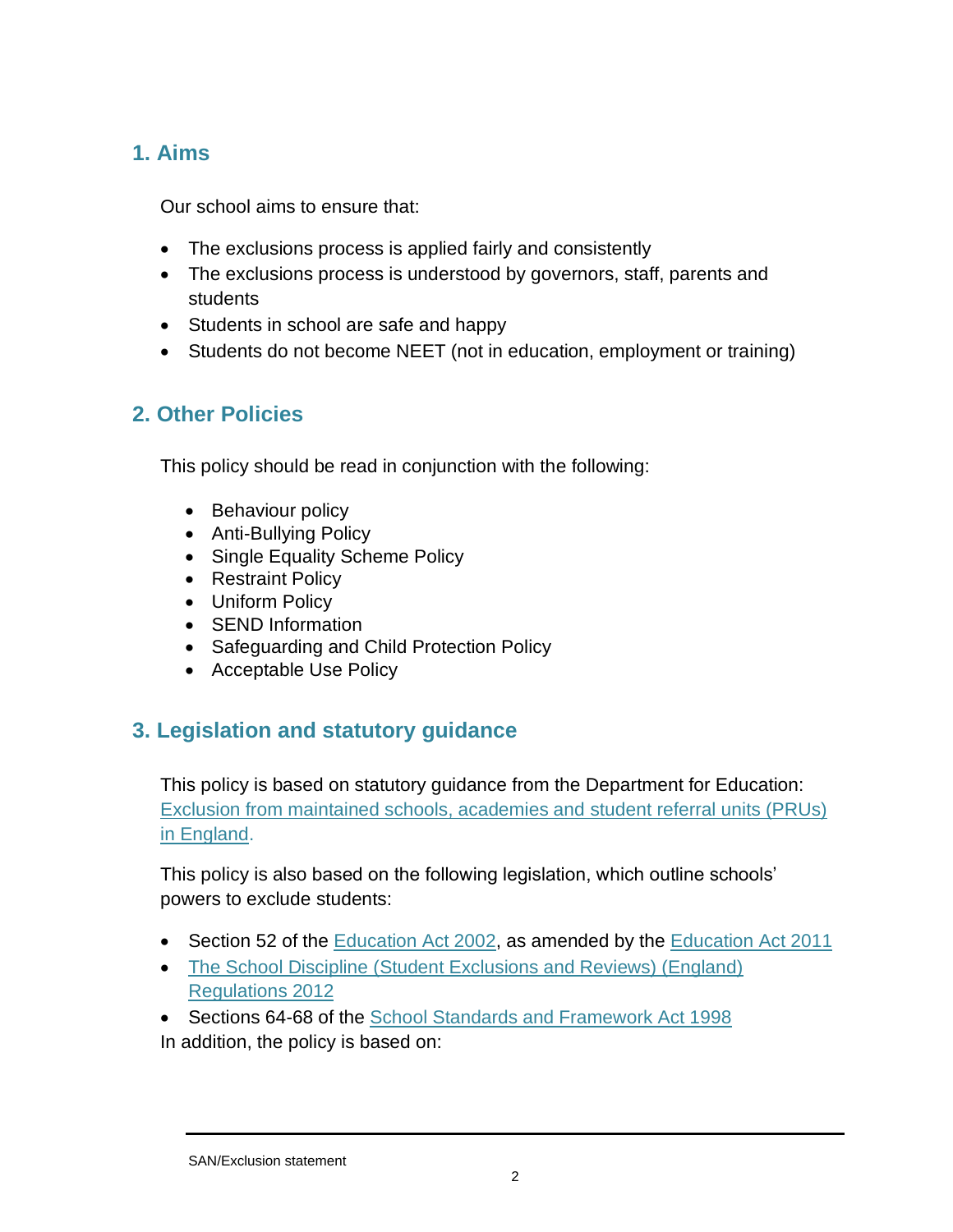- Part 7, chapter 2 of the [Education and Inspections Act 2006,](http://www.legislation.gov.uk/ukpga/2006/40/part/7/chapter/2) which looks at parental responsibility for excluded students
- Section 579 of the [Education Act 1996,](http://www.legislation.gov.uk/ukpga/1996/56/section/579) which defines 'school day'
- The Education (Provision of Full-Time Education for Excluded Students) [\(England\) Regulations 2007,](http://www.legislation.gov.uk/uksi/2007/1870/contents/made) as amended by [The Education \(Provision of Full-](http://www.legislation.gov.uk/uksi/2014/3216/contents/made)[Time Education for Excluded Students\) \(England\) \(Amendment\) Regulations](http://www.legislation.gov.uk/uksi/2014/3216/contents/made)  [2014](http://www.legislation.gov.uk/uksi/2014/3216/contents/made)

## **4. The decision to exclude**

Only the head teacher, or acting head teacher, can exclude a student from school. A permanent exclusion will be taken as a last resort.

Our school is aware that off-rolling is unlawful. Ofsted defines off-rolling as:

"…the practice of removing a pupil from the school roll without a formal, permanent exclusion or by encouraging a parent to remove their child from the school roll, when the removal is primarily in the interests of the school rather than in the best interests of the pupil."

We are committed to following all statutory exclusions procedures to ensure that every child receives an education in a safe and caring environment.

A decision to exclude a student will be taken only:

- In response to serious or persistent breaches of the school's behaviour policy, **and**
- If allowing the student to remain in school would seriously harm the education or welfare of others

Before deciding whether to exclude a student, either permanently or for a fixed period, the head teacher will:

- Consider all the relevant facts and evidence, including whether the incident(s) leading to the exclusion were provoked
- Allow the student to give their version of events
- Consider if the student has special educational needs (SEN)
- Provide clarity for parents on all aspects of behaviour within the Academy and allow parents, staff and students to support each other in creating the best possible learning environment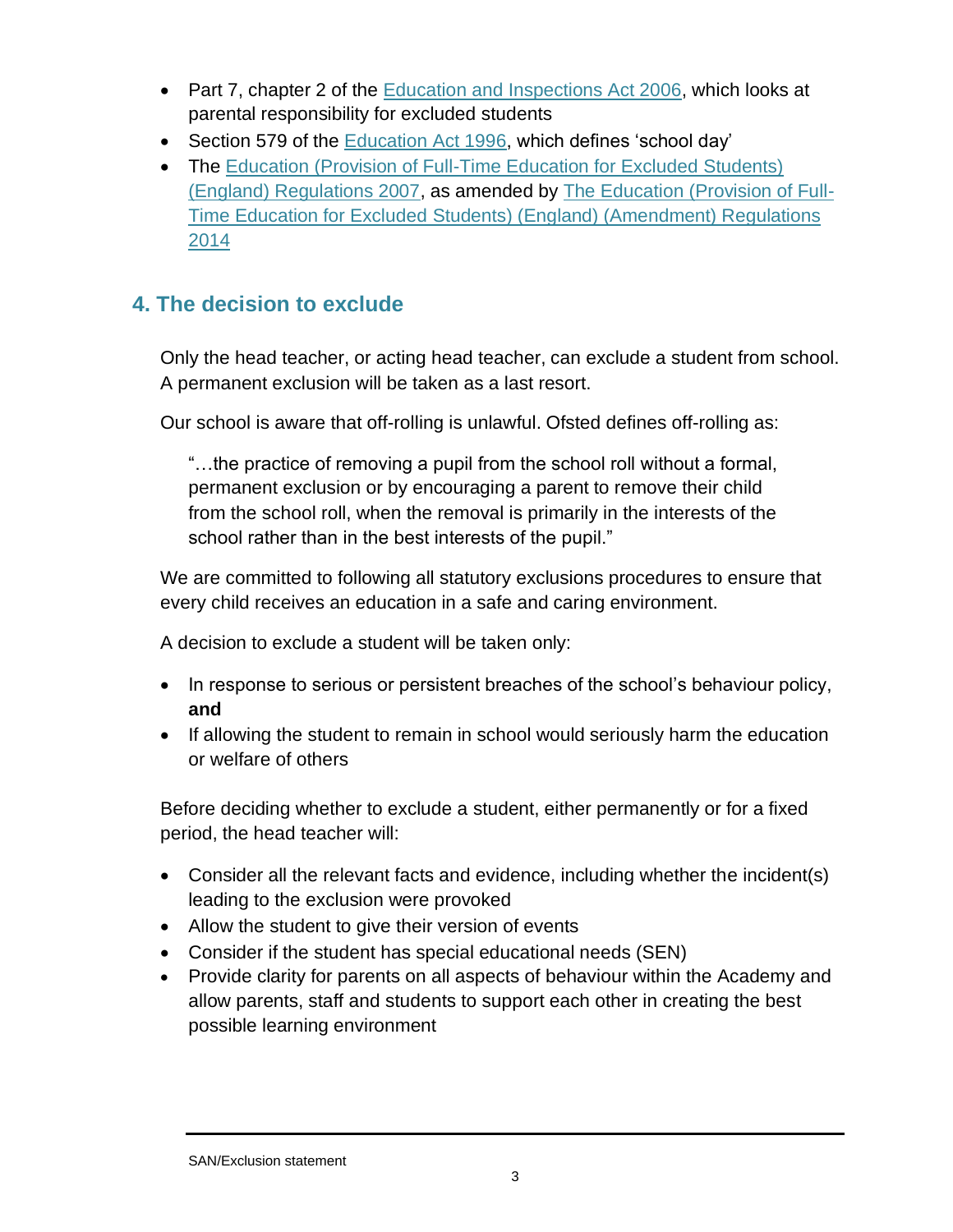## **5. Definition**

For the purposes of exclusions, school day is defined as any day on which there is a school session. Therefore, INSET or staff training days do not count as a school day.

## **6. Roles and responsibilities**

#### **6.1 The Head of School**

#### **Informing parents**

The head teacher will immediately provide the following information, in writing, to the parents of an excluded student:

- The reason(s) for the exclusion
- The length of a fixed-term exclusion or, for a permanent exclusion, the fact that it is permanent Information about parents' right to make representations about the exclusion to the governing board and how the student may be involved in this
- How any representations should be made
- Where there is a legal requirement for the governing board to meet to consider the reinstatement of a student, and that parents have a right to attend a meeting, be represented at a meeting (at their own expense) and/or to bring a friend
- The headteacher will also notify parents by the end of the afternoon session on the day their child is excluded that for the first 5 school days of an exclusion, or until the start date of any alternative provision where this is earlier, parents are legally required to ensure that their child is not present in a public place during school hours without a good reason. Parents may be given a fixed penalty notice or prosecuted if they fail to do this.

If alternative provision is being arranged, the following information will be included when notifying parents of an exclusion:

- The start date for any provision of full-time education that has been arranged
- The start and finish times of any such provision, including the times for morning and afternoon sessions, where relevant The address at which the provision will take place Any information required by the student to identify the person they should report to on the first day
- Where this information on alternative provision is not reasonably ascertainable by the end of the afternoon session, it may be provided in a subsequent notice, but it will be provided no later than 48 hours before the provision is due to start.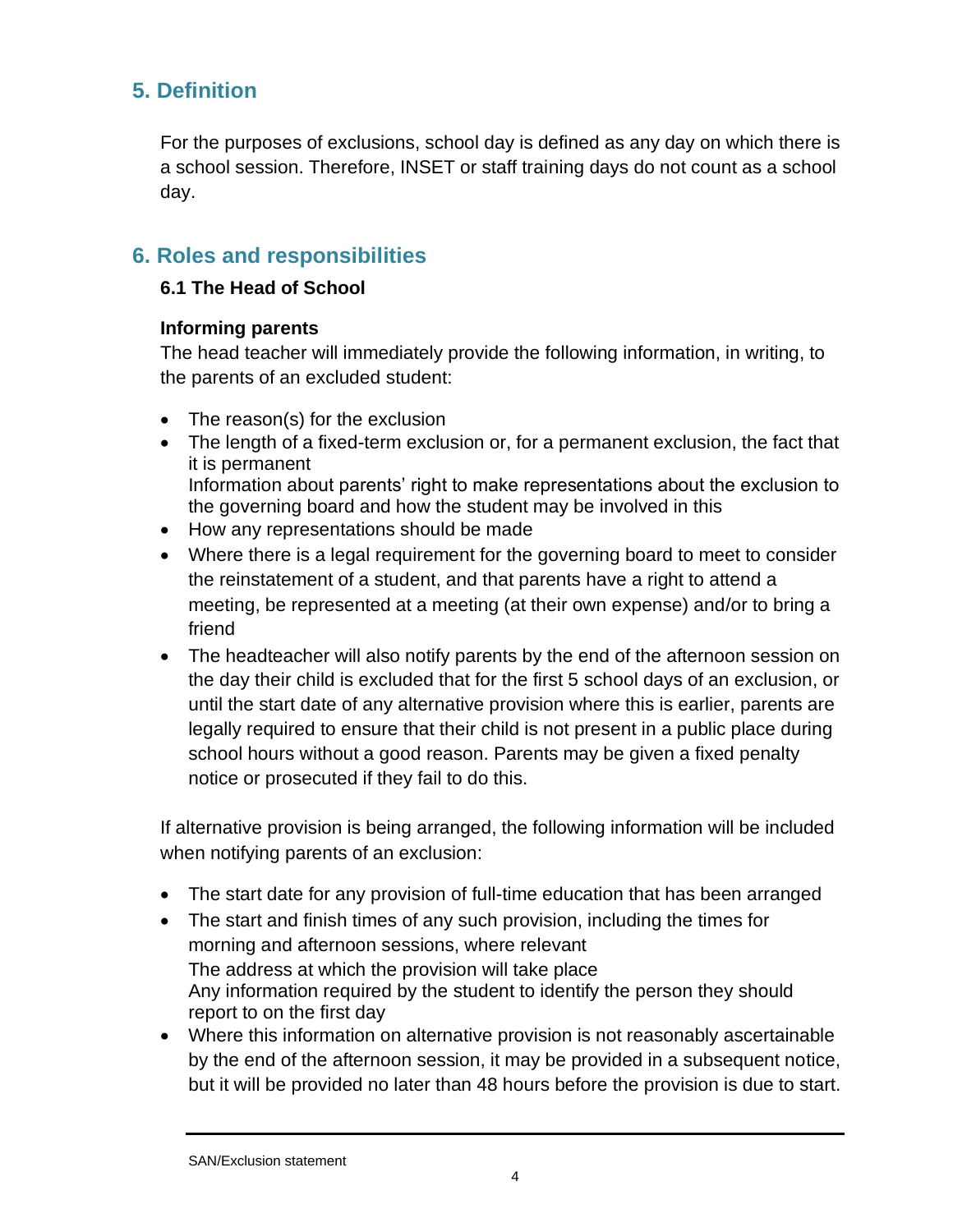The only exception to this is where alternative provision is to be provided before the sixth day of an exclusion, in which case the information can be provided with less than 48 hours' notice with parents' consent.

## **Informing the governing board and local authority**

The head teacher will immediately notify the governing board and the local authority (LA) of:

- A permanent exclusion, including when a fixed-period exclusion is made permanent
- Exclusions which would result in the student being excluded for more than 5 school days (or more than 10 lunchtimes) in a term
- Exclusions which would result in the student missing a public examination
- For a permanent exclusion, if the student lives outside the LA in which the school is located, the head teacher will also immediately inform the student's 'home authority' of the exclusion and the reason(s) for it without delay.
- For all other exclusions, the head teacher will notify the governing board and LA once a term.

## **6.2 The governing board**

Responsibilities regarding exclusions is delegated to the local governing body consisting of at least 3 governors.

- The local governing body has a duty to consider the reinstatement of an excluded student (see section 6).
- Within 14 days of receipt of a request, the governing board will provide the secretary of state with information about any exclusions in the last 12 months.
- For a fixed-period exclusion of more than 5 school days, the governing board will arrange suitable full-time education for the student. This provision will begin no later than the sixth day of the exclusion.
- Provision does not have to be arranged for students in the final year of compulsory education who do not have any further public examinations to sit.
- For permanent exclusions, the LA is responsible for arranging suitable full-time education to begin no later than the sixth day of the exclusion.

# **7. Considering the reinstatement of a student**

The local governing body will consider the reinstatement of an excluded pupil within 15 school days of receiving the notice of the exclusion if:

• The exclusion is permanent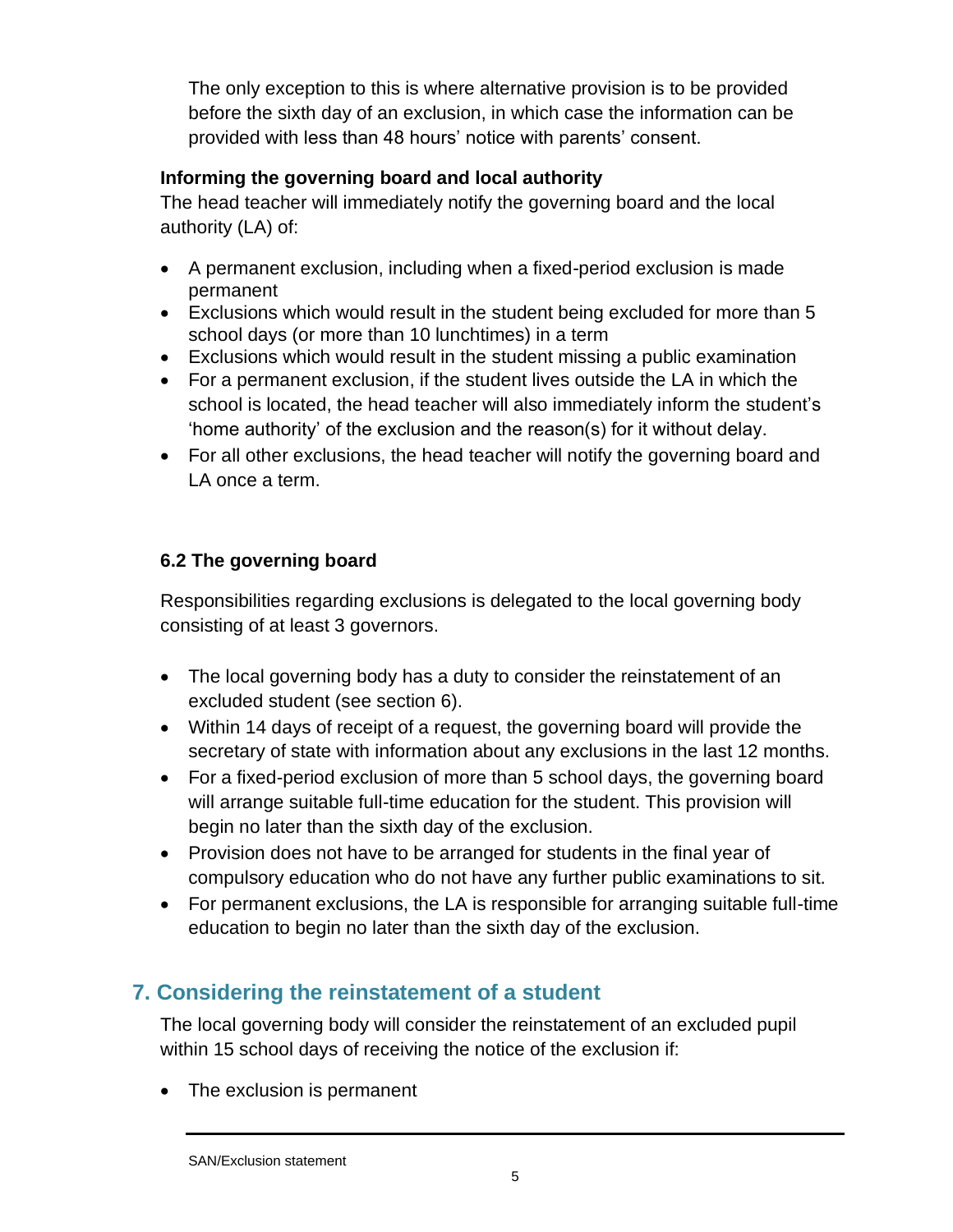- It is a fixed-term exclusion which would bring the student's total number of school days of exclusion to more than 15 in a term
- It would result in a student missing a public examination
- If requested to do so by parents, the local governing body will consider the reinstatement of an excluded student within 50 school days of receiving notice of the exclusion, if the student would be excluded from school for more than 5 school days, but less than 15, in a single term.
- Where an exclusion would result in a student missing a public examination, the local governing body will consider the reinstatement of the student before the date of the examination. If this is not practicable, the local governing body will consider the exclusion and decide whether or not to reinstate the student.

The local governing body can either:

- Decline to reinstate the student, or
- Direct the reinstatement of the student immediately, or on a particular date
- In reaching a decision the local governing body will consider whether the exclusion was lawful, reasonable and procedurally fair and whether the head teacher followed their legal duties. They will decide whether or not a fact is true 'on the balance of probabilities', which differs from the criminal standard of 'beyond reasonable doubt', as well as any evidence that was presented in relation to the decision to exclude.
- Minutes will be taken of the meeting, and a record of evidence considered kept. The outcome will also be recorded on the student's educational record.
- The local governing body will notify, in writing, the head teacher, parents and the LA of its decision, along with reasons for its decision, without delay.
- Where an exclusion is permanent, the local governing body decision will also include the following:
- The fact that it is permanent
- Notice of parents' right to ask for the decision to be reviewed by an independent review panel, and:
	- $\circ$  The date by which an application for an independent review must be made
	- $\circ$  The name and address to whom an application for a review should be submitted
	- $\circ$  That any application should set out the grounds on which it is being made and that, where appropriate, reference to how the student's SEN are considered to be relevant to the exclusion
	- $\circ$  That, regardless of whether the excluded student has recognised SEN, parents have a right to require the Academy trust to appoint an SEN expert to attend the review
	- o Details of the role of the SEN expert and that there would be no cost to parents for this appointment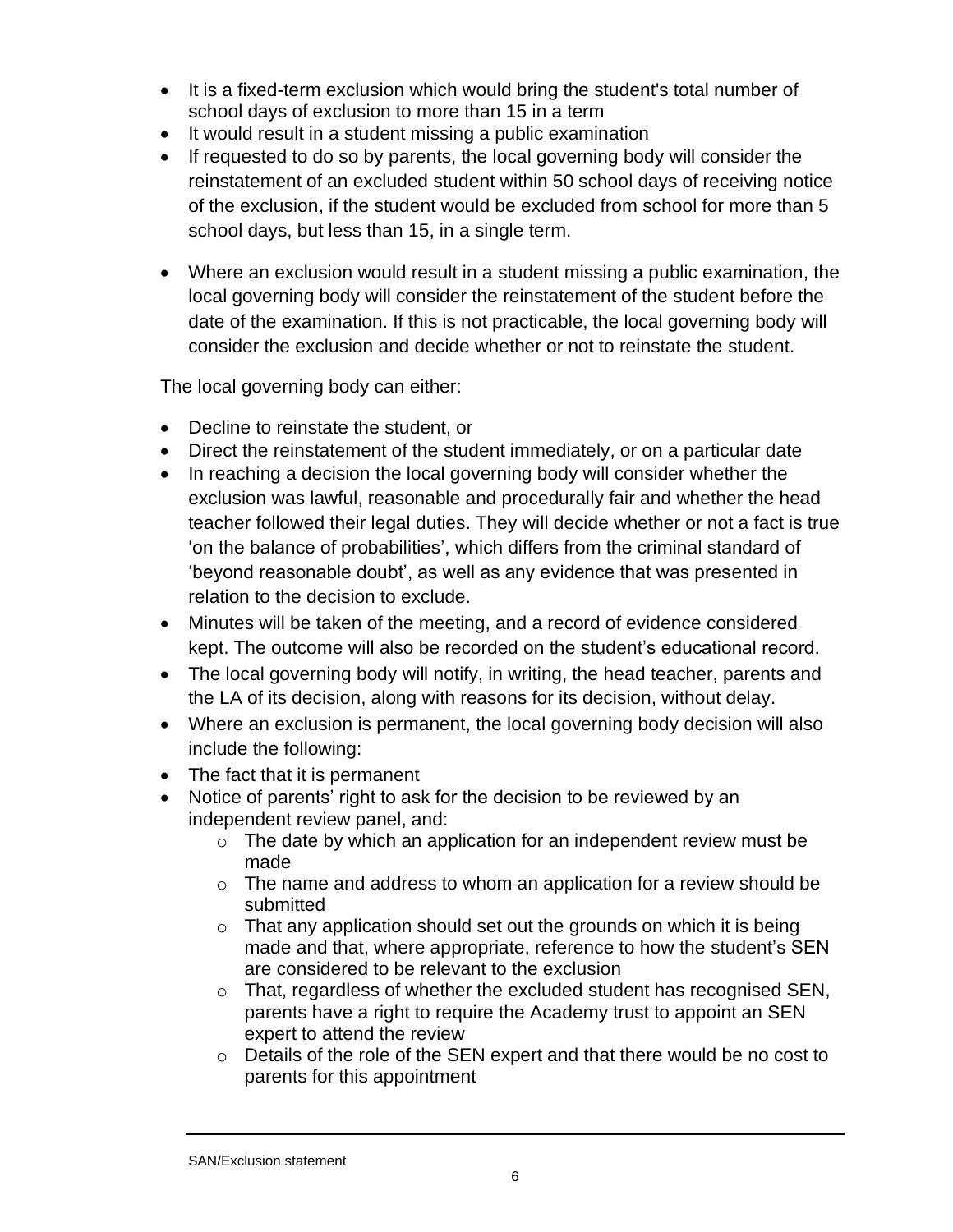- $\circ$  That parents must make clear if they wish for an SEN expert to be appointed in any application for a review
- $\circ$  That parents may, at their own expense, appoint someone to make written and/or oral representations to the panel, and parents may also bring a friend to the review
- That if parents believe that the exclusion has occurred as a result of discrimination, they may make a claim under the Equality Act 2010 to the firsttier tribunal (special educational needs and disability), in the case of disability discrimination, or the county court, in the case of other forms of discrimination. A claim of discrimination made under these routes should be lodged within 6 months of the date on which the discrimination is alleged to have taken place

## **8. An independent review**

If parents apply for an independent review, the Academy trust will arrange for an independent panel to review the decision of the governing board not to reinstate a permanently excluded student.

Applications for an independent review must be made within 15 school days of notice being given to the parents by the local governing body of its decision to not reinstate a student.

A panel of 3 or 5 members will be constituted with representatives from each of the categories

below. Where a 5-member panel is constituted, 2 members will come from the school governors'

category and 2 members will come from the headteacher category.

- A lay member to chair the panel who has not worked in any school in a paid capacity, disregarding any experience as a school governor or volunteer
- School governors who have served as a governor for at least 12 consecutive months in the last 5 years, provided they have not been teachers or headteachers during this time
- Headteachers or individuals who have been a headteacher within the last 5 years
- A person may not serve as a member of a review panel if they:
- Are a member/directorof the academy trust, or governing board of the excluding school
- Are the headteacher of the excluding school, or have held this position in the last 5 years
- Are an employee of the academy trust, or the governing board, of the excluding school (unless they are employed as a headteacher at another school)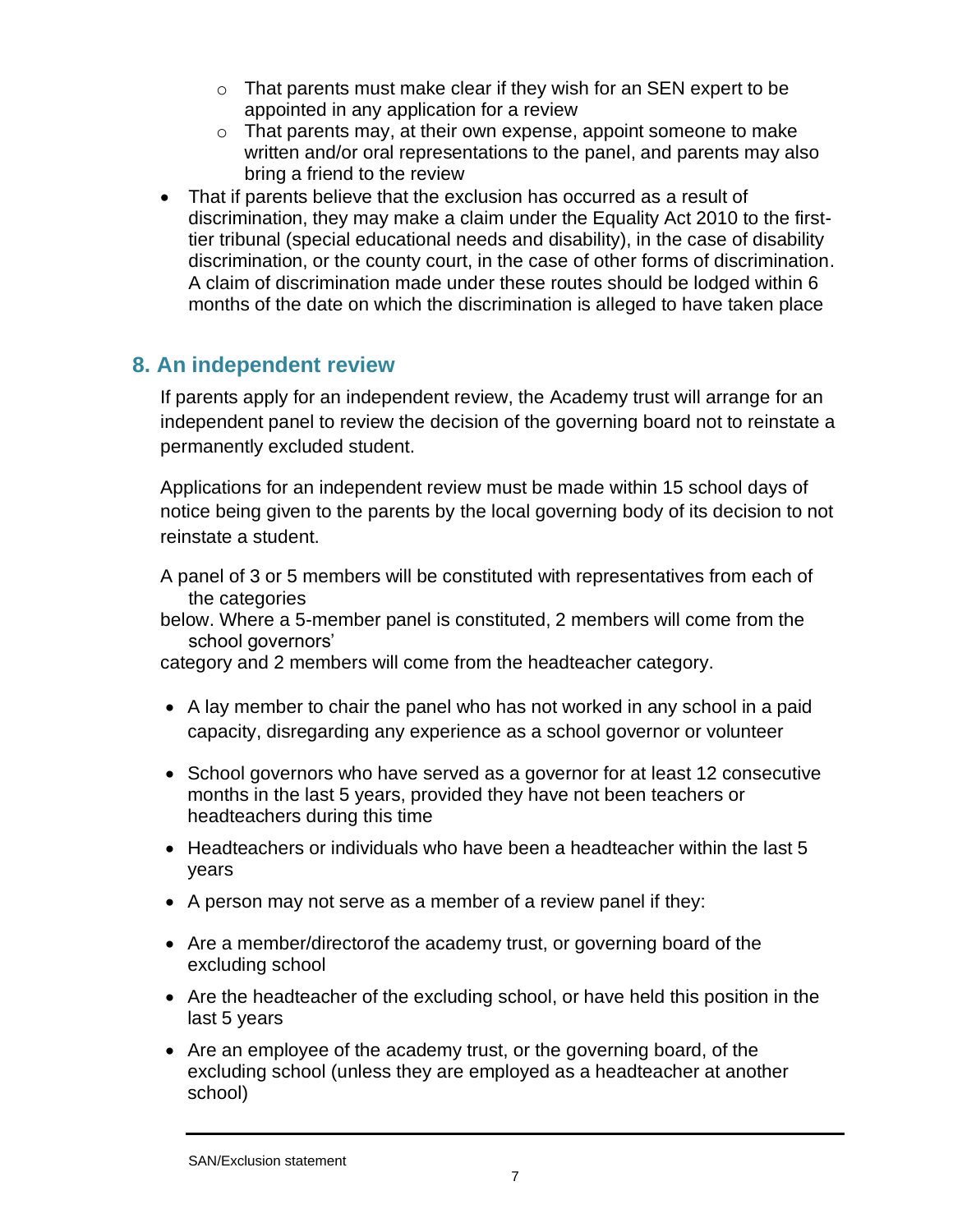- Have, or at any time have had, any connection with the academy trust, school, governing board, parents or pupil, or the incident leading to the exclusion, which might reasonably be taken to raise doubts about their impartiality
- Have not had the required training within the last 2 years (see appendix 1 for what training must cover)
- A clerk will be appointed to the panel.
- The independent panel will decide one of the following:
- Uphold the governing board's decision
- Recommend that the governing board reconsiders reinstatement
- Quash the governing board's decision and direct that they reconsider reinstatement (only when the decision is judged to be flawed)

The panel's decision can be decided by a majority vote. In the case of a tied decision, the chair has the casting vote.

# **9. School registers**

A student's name will be removed from the school admissions register if:

- 15 school days have passed since the parents were notified of the exclusion panel's decision to not reinstate the student and no application has been made for an independent review panel, or
- The parents have stated in writing that they will not be applying for an independent review panel

Where an application for an independent review has been made, the governing board will wait until that review has concluded before removing a student's name from the register.

Where alternative provision has been made for an excluded student and they attend it, code B (education off-site) or code D (dual registration) will be used on the attendance register.

Where excluded students are not attending alternative provision, code E (absent) will be used.

## **10. Returning from a fixed-term exclusion**

Following a fixed-term exclusion, a re-integration meeting will be held involving the student, parents, a member of senior staff and other staff, where appropriate.

The following measures may be implemented when a student returns from a fixedterm exclusion:

SAN/Exclusion statement